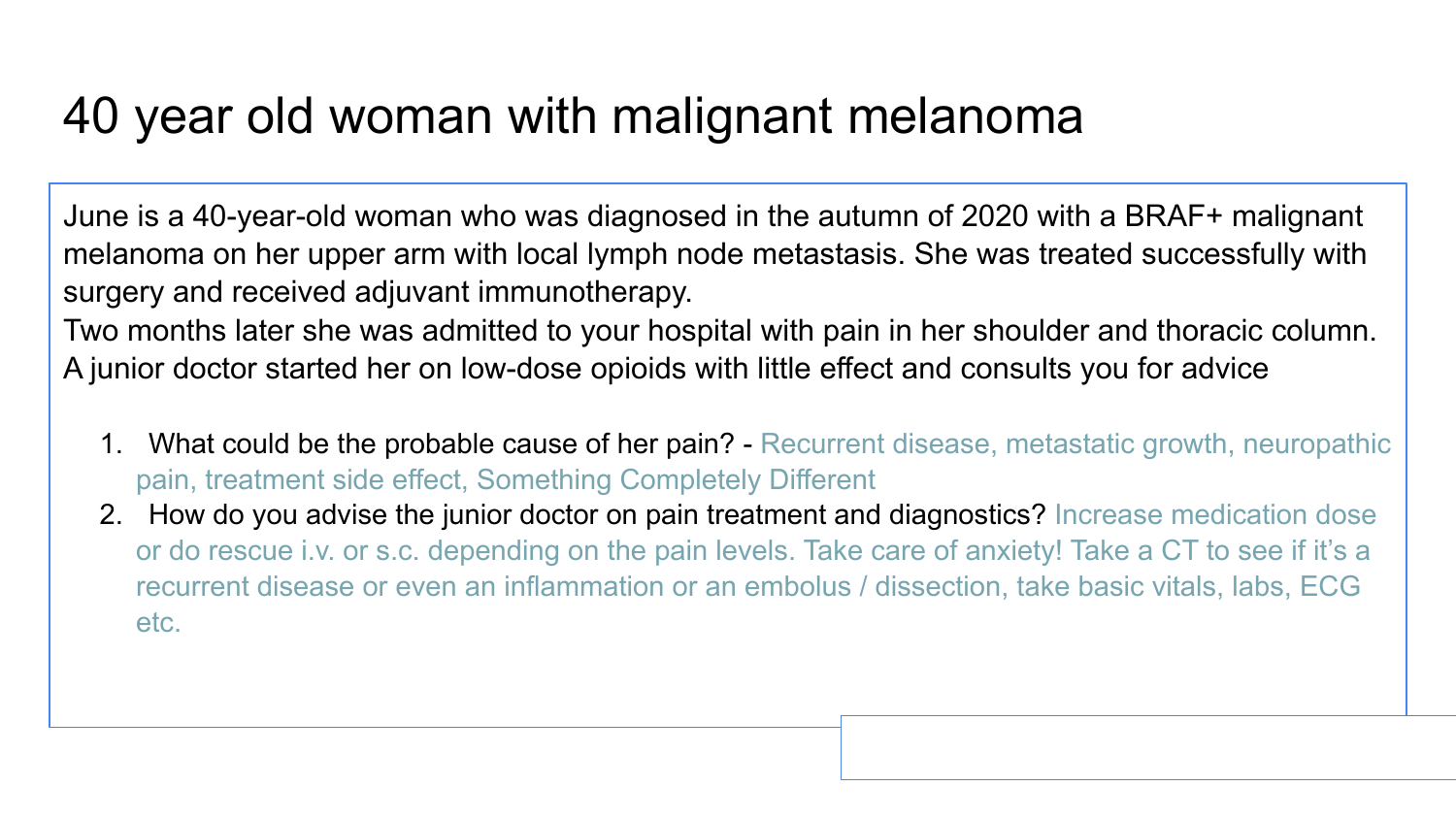The next day there is a CT scan of the patient's thorax and upper humerus and it shows bone metastases in Th2 and Th3

The patient who has started long-acting morphine tablets has also received fast-acting morphine 10 times in the last 24 hours. She has pinpoint pupils and seems a bit agitated.

The junior doctor has contacted the oncologist who is busy in the outpatient clinic and not able to see the patient until late in the afternoon

- 3. How do you advise the junior doctor today on:
	- a. -pain treatment Start a pump. I.v. or s.c. with i.e. morphine + benzodiazepines + dexamethasone (plausibly, but depending on overall situation, for example can't start if we assume this is melanoma before we take a biopsy), start on laxatives. Consult for non-pharmacological measures (priest, psychologist, getting their relatives to visit, get a physiotherapist etc.)
	- **b.** -clinical examination and diagnostic work-up Neurological status. This could be the disease in the brain. Or patient anxiety and total pain. Non-pharmacological measures too.
- 4. If examination makes you suspect a malignant medullary compression, what would you do?
- Contemplate if the dosage of dexamethasone I maybe started in 3a is sufficient, contemplate if you wish to get a brain MRI and contemplate radiotherapy's urgency based on the total disease burden and patient situation; i.e. will radiotherapy have a rapid effect on the pain and is medullary compression the only target. Consult an oncologist to tell me the aforementioned, and consult a neurosurgeon. Take an MRI of the spinal column.
- 5. Are you sure the patient's metastases are from malignant melanoma?
- No, I am not sure.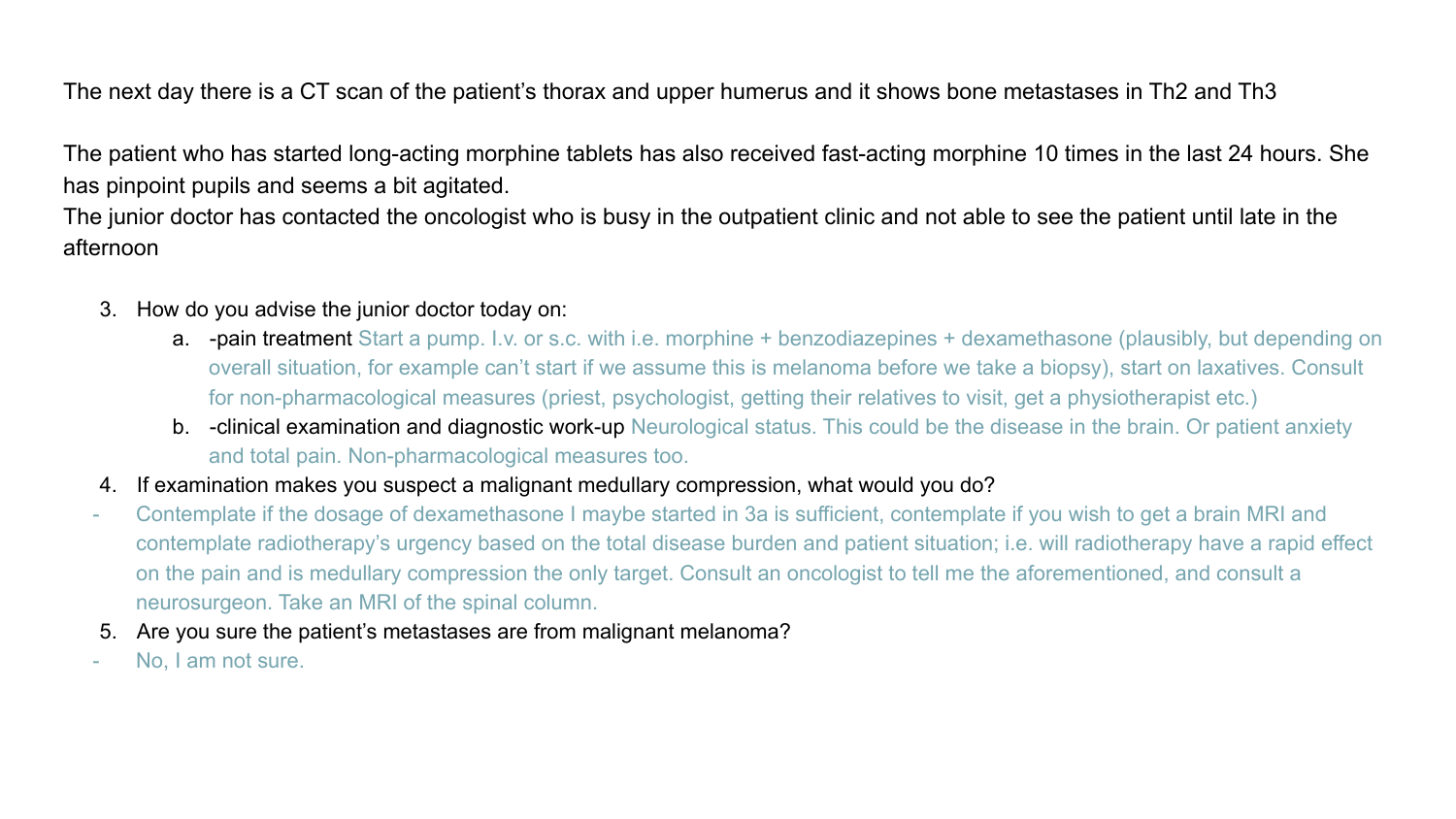In the next couple of days, the patient has had an MRI of the column and further CT scans of the abdomen and pelvis. This shows that the patient also has metastases in the liver and in a lumbar vertebra in addition to what you already knew. A liver lesion has been biopsied. The patient does not have a medullary compression, but you do not have pain control with an opioid infusion and pregabalin.

- 6. The junior doctor suggests starting the patient on steroids and referring to radiotherapy. Do you support that decision? Would steroids provide pain relief?
- Steroids can help faster than radiotherapy. Radiotherapy is long-acting but will enable us to taper down the steroids later.
- We might want to ask an oncologist before starting the steroid. We might also want to consult the pathologist on how long the biopsy will take. Even a radiologist on what they think this could be (best estimate, does it look like melanoma). And an anaesthesiologist or pain specialist on ways to treat the pain.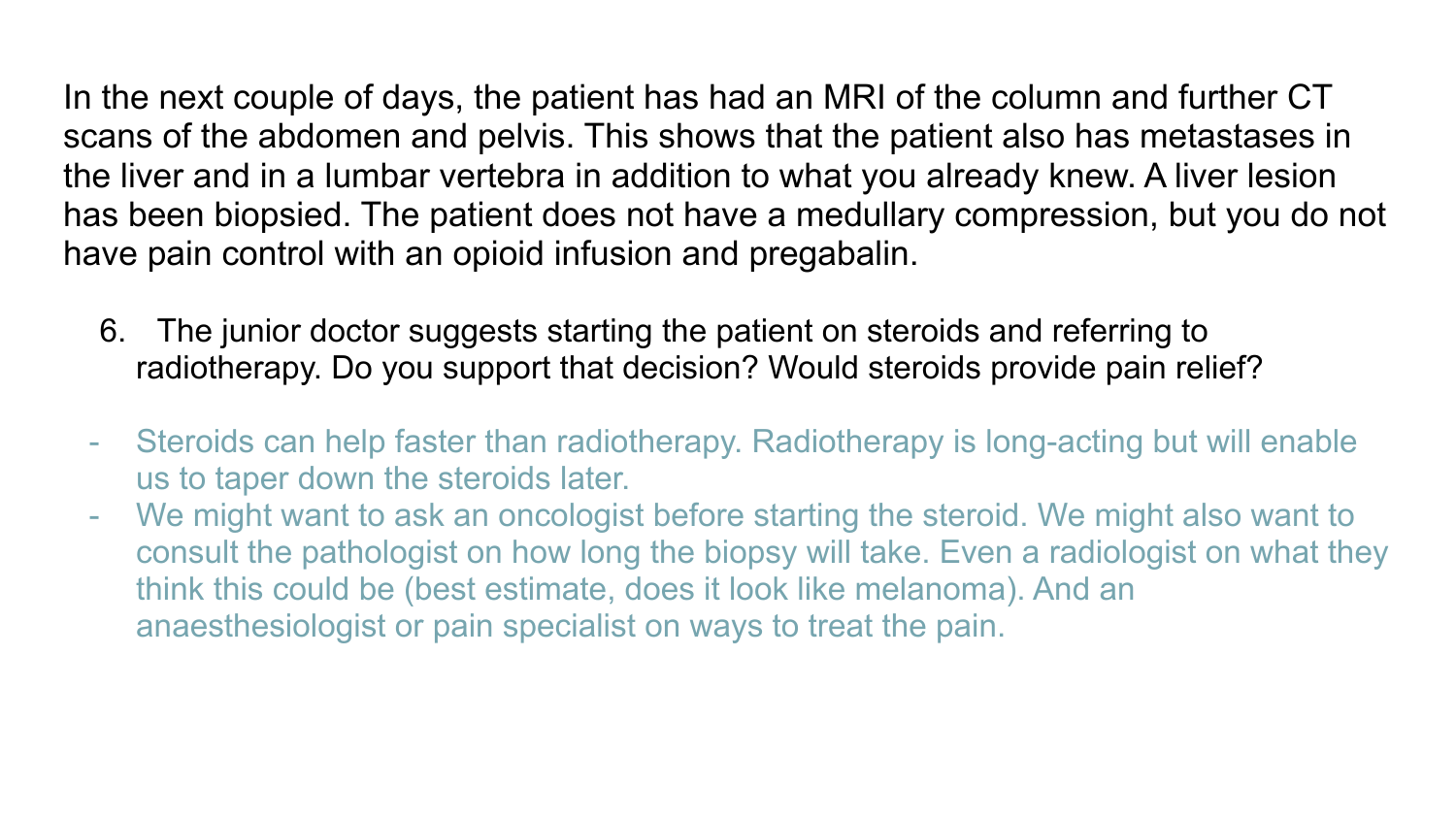## The oncologist wants to start double immunotherapy (ipilimumab-nivolumab) and stresses "no steroids"

7. Why? Steroids before or during ipilimumab-nivolumab (an immune-oncology therapy) will have an adversal effect on treatment effectiveness.

The patient is treated with immunotherapy and also receives radiotherapy towards the thoracic column and the pain medication is tapered successfully over the next weeks. Then the patient is admitted again to hospital this time to the palliative ward. She has some upper abdominal pain, and she is agitated, restless and you suspect a delirium.

- 8. What could be the cause of the patients' symptoms? Suggest diagnostic work-up
- Abdominal pain could be from the liver metastasis, or a complication from the biopsy (no timeframe given in here), could be an autoimmune colitis, hepatitis, diabetes, thyreoditis, you-name-it-itis. It could also be the brain metastasis we missed at the beginning and immune-oncology response is coming in late or doesn't affect the brain. Or the patient has pain and has overdosed on medication. Or the bone metastasis + radiotherapy might cause hypercalcemia. Patient might have bleeding metastasis or gastrointestinal bleeding. Or just a plain meningitis or a severe infection. Lots of labs, CT and that brain MRI/CT we didn't take earlier might be suggestive of the causes.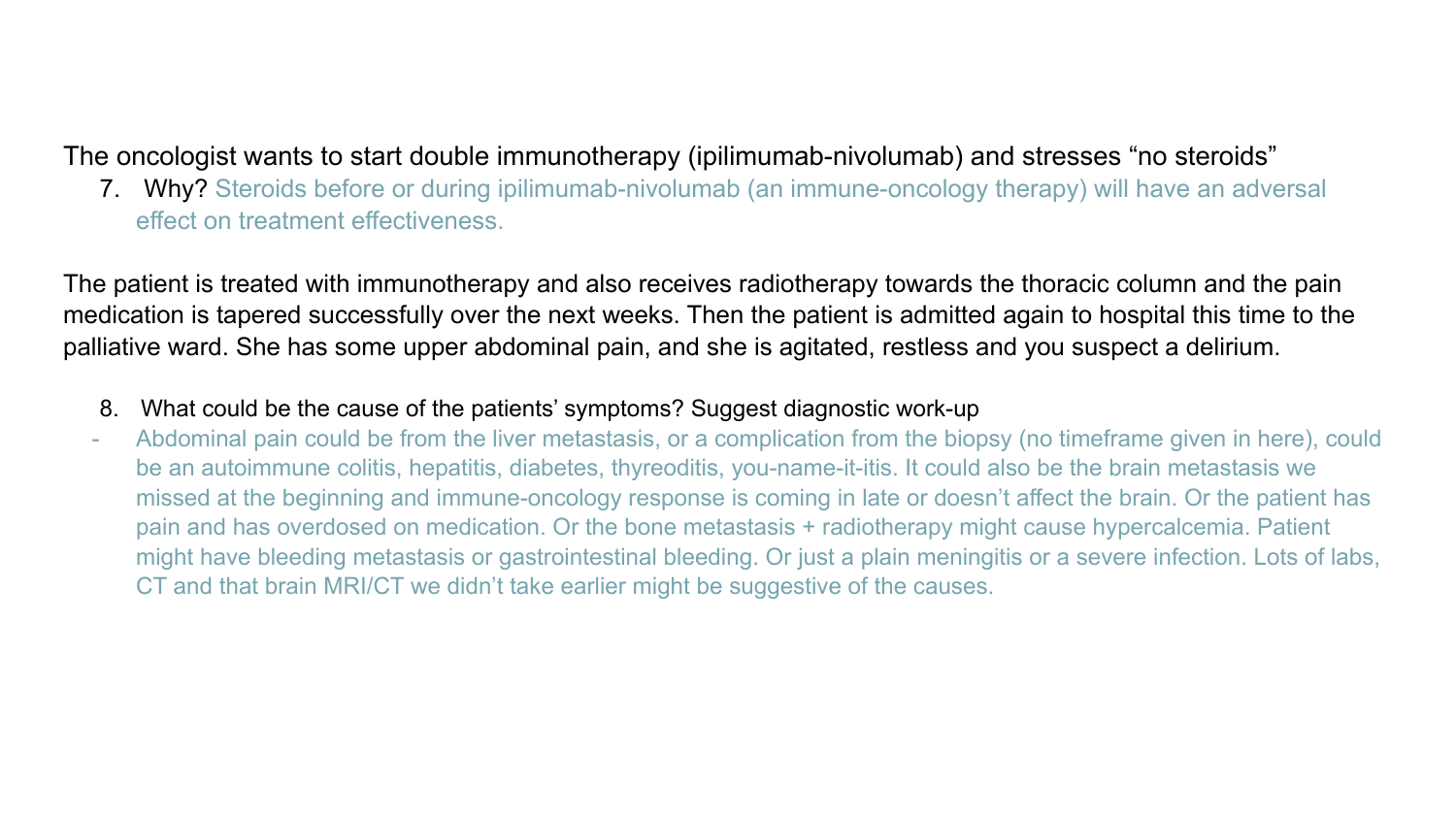Bloodwork shows liver enzymes and bilirubin 5 times normal, otherwise an almost normal hemogram, electrolytes, and kidney function

A new CT scan shows disease progression – but only some progression in the liver. Cerebral MRI seems normal.

You are waiting for her oncologist to come visit your ward.

- 9. Is there any other blood work you would consider at this point? What's included in the previous labs? Thyroid / pituitary gland function, hepatitis, colangitis?
- 10. What do you suspect and how would you treat the patient? Ultrasound (gallstones, colangitis), surgeon consultation? Autoimmune (immune-oncology related) hepatitis would need steroids.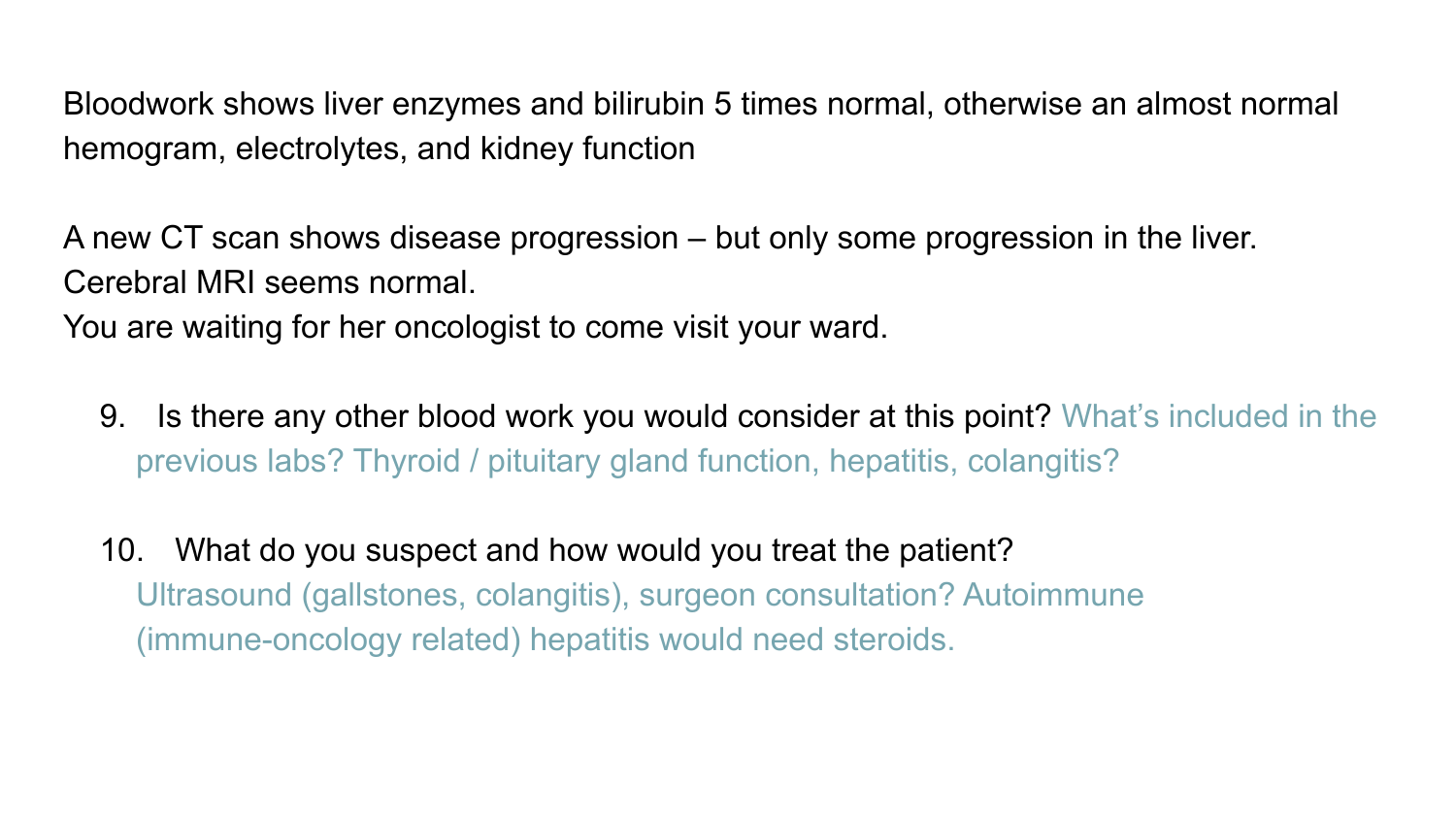A month or so later the patient has increasing pain in her thoracic column, liver enzymes are approaching normal, but the patient has a lot of anxiety. She is sometimes agitated, has trouble sleeping. She constantly wants to get up and out of bed and is afraid to sleep. She begs the nurses and doctors to provide her with some hope of a longer life or a cure. She has small kids and repeatedly says she finds it impossible to comprehend her situation with a terminal disease.

The oncologist agrees to start treatment with a BRAF inhibitor. Her ECOG (or WHO performance status) is assessed to be 2-3

- 11. What does ECOG/WHO PS mean? Performance status and symptoms (ability to walk, do daily functions, general symptoms and how much they restrict the patient)
- 12. How can an ECOG status help the oncologist choose a treatment plan? It is predictive for how well the treatment is tolerated and if it can be assessed to be effective. Worse condition when starting treatment often means shorter lifespan and poorer response as well as more risks with treatment.
- 13. What does ECOG or WHO say about life expectancy? See above. Only exception is if the PS is low (so ECOG or WHO score is high) due to disease burden, in which case in for example colorectal cancers / lymphomas PS can rise from treatment and survival remains unaffected.
- 14. You have learned that ECOG 2+ probably is a contraindication for palliative chemotherapy. Does it apply to immunotherapy, **BRAF inhibitors, and other targeted treatments?** Not if you work in a certain unnamed private clinic :) But in all seriousness, see above. Poor performance status still means complications are potentially fatal and patient may not survive the time it takes for treatment to start having an effect.

The patient starts with BRAF and MEK inhibitor, but after a few weeks, she is in an agitated irreversible delirium and dies with palliative sedation in the palliative ward.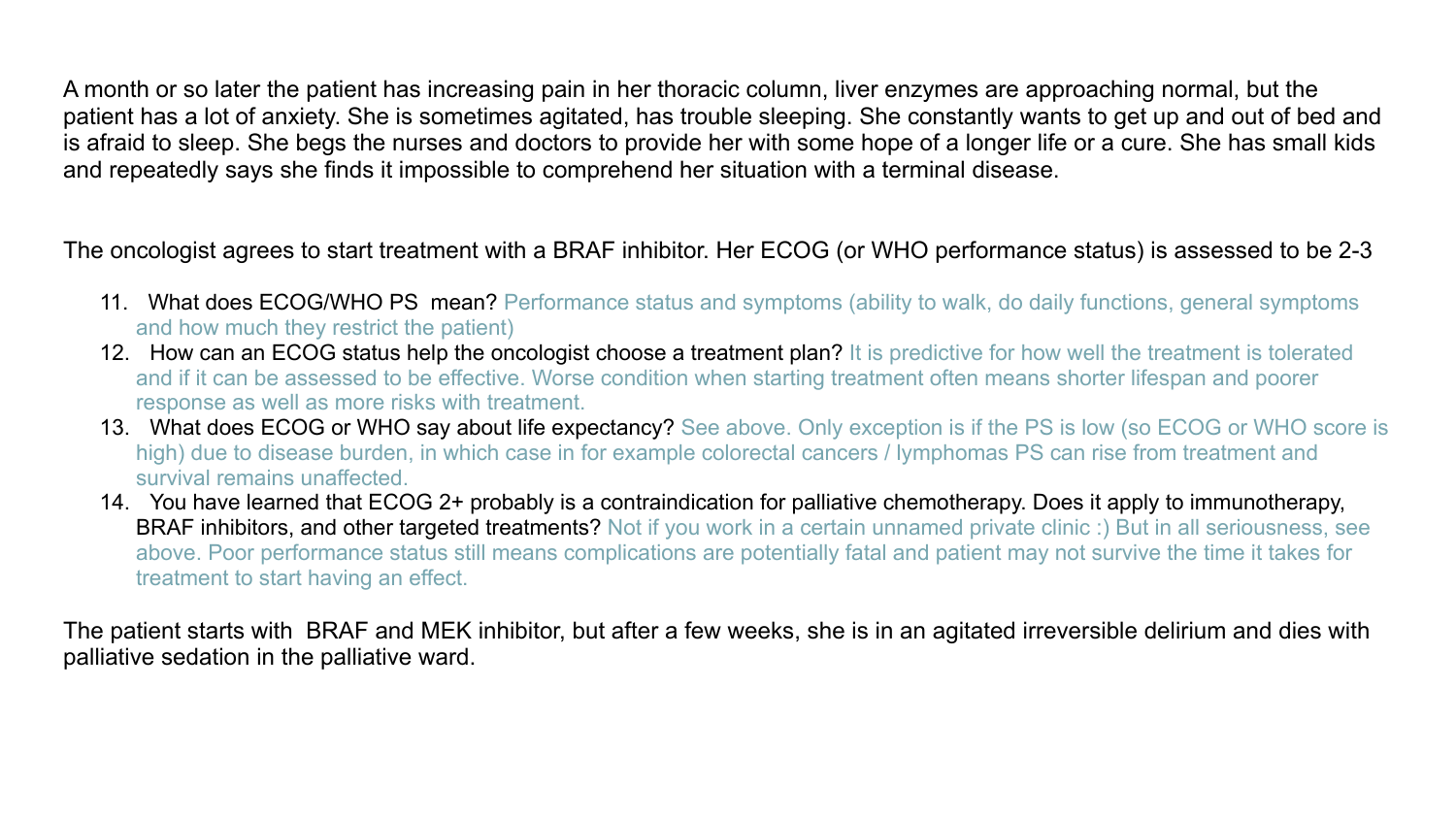## Harald is a 53 years old man who was diagnosed with cancer coli with liver, lung and bone metastases.

He now receives 2. line chemotherapy.

He is reffered to the «APCU\*-integrated pathway» as an out-patient at the APCU at the Cancer Clinic

- · Why should patients be referred to an «integrated pathway»? Having early palliative integration improves symptom control and survival.
- Which patients should be referred? Patients with symptoms or expected bad symptom or a combination of symptoms in the four dimensions.
- · How should these patients be followed? Symptom assessment, oncological assessment.

After some weeks the patients is hospitalized at your APCU because of pain in the pelvic.

· What do you do? A good clinical status, analyze blood, contemplate a scan (consult the treating oncologist).

\*APCU-acute palliative care unit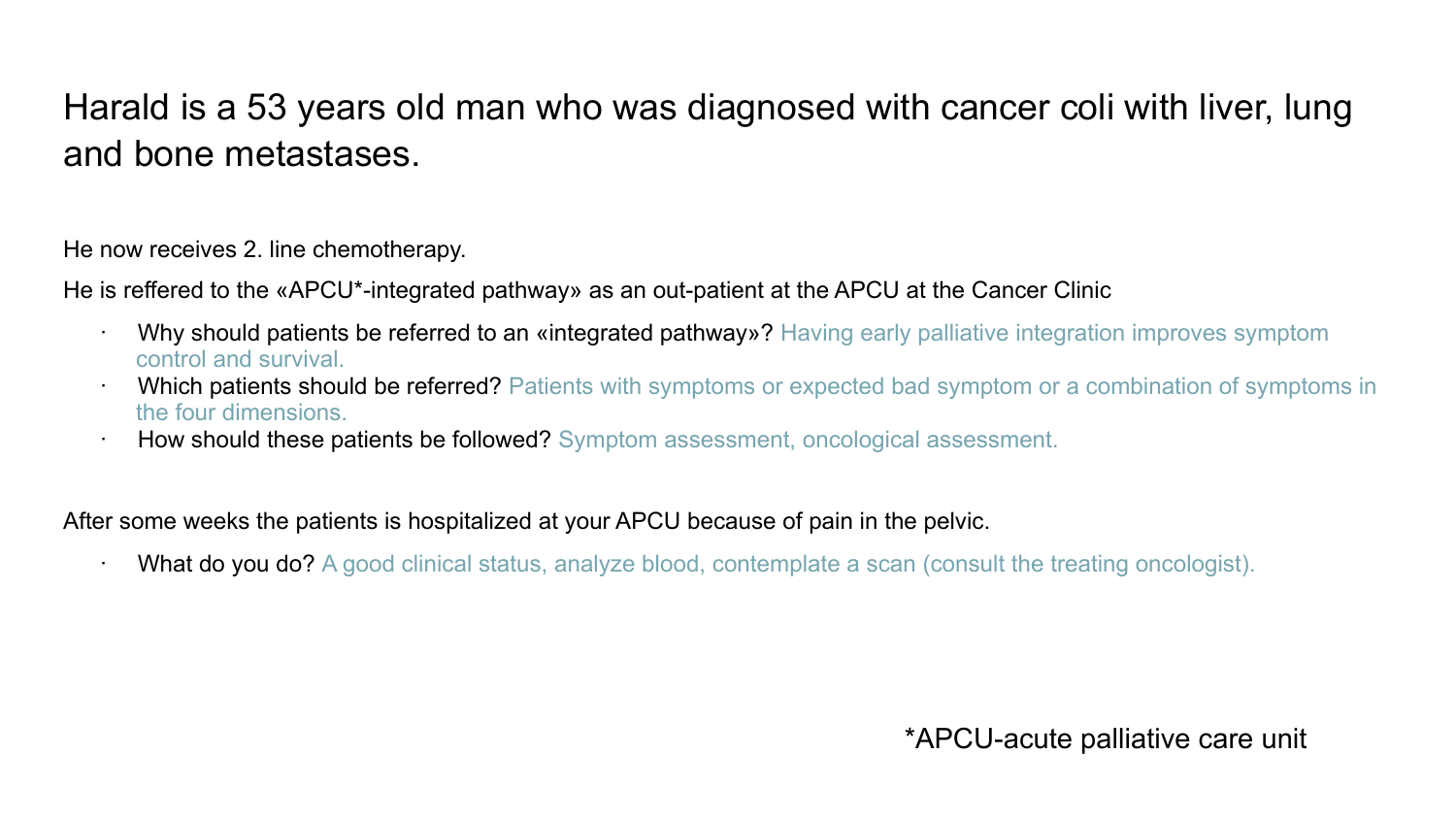You are at duty some days after the patients is hospitalized.

The nurse calls you and tell that Harald has fever, temperature 39 degrees

· What is your considerations? Neutropenic fever, colitis.

You ask the nurse; when did Harald receive chemo? She says about 10 days ago.

- · What will you do? Take lab count. Call the oncologist. Start antibiotics.
- · Is this an emergency? This could be.